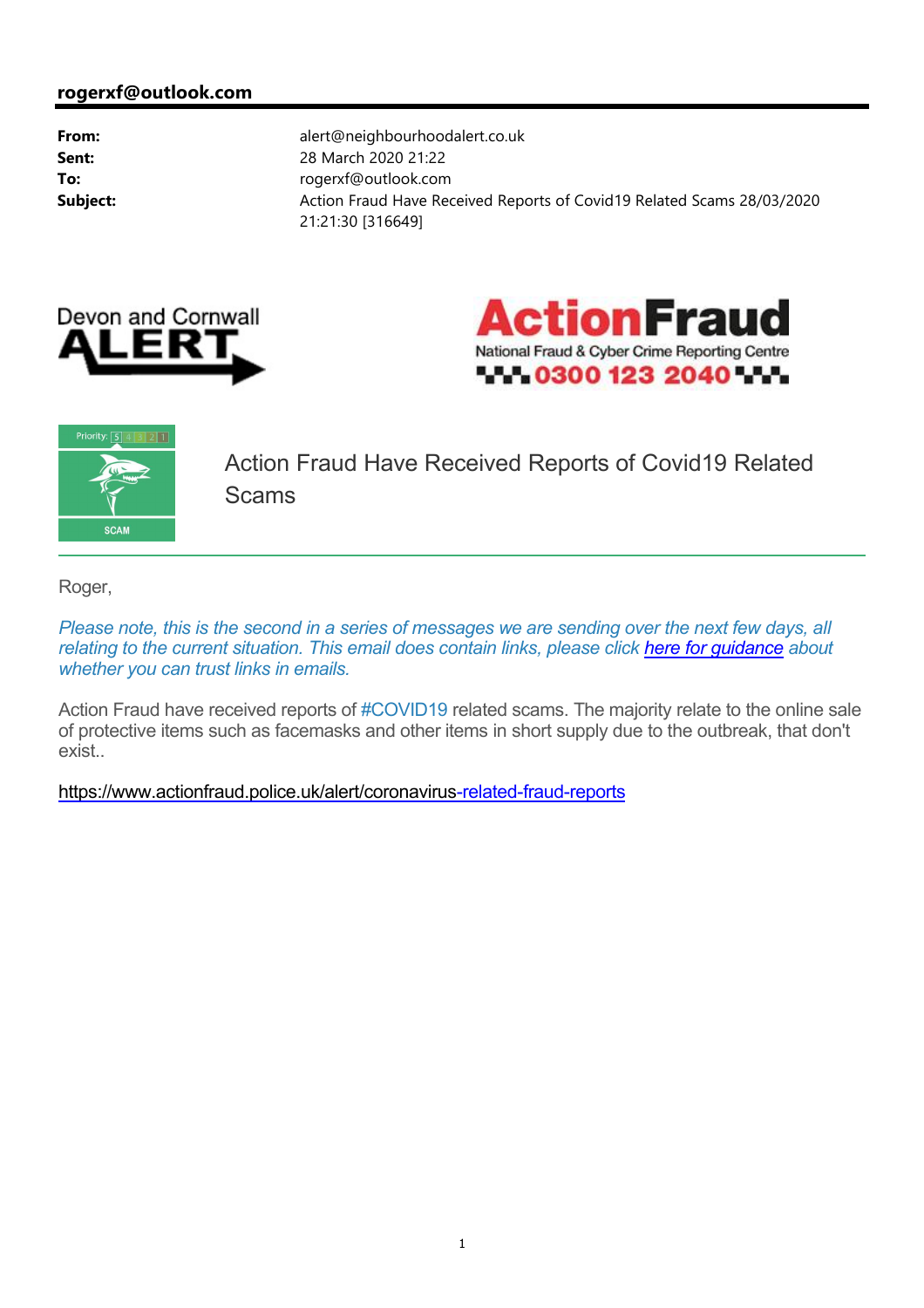# **SCAM WARNING**



## **Coronavirus-related frauds** increase by 400% in March

Between 1st February 2020 and 18th March 2020, Action Fraud has received 105 reports from victims of coronavirus-related frauds, with loses totalling close to £970,000. The majority of the reports are related to online shopping scams where people have ordered protective face masks, hand sanitiser, and other products, which have never arrived. We have also received over 200 reports about coronavirus-themed phishing emails attempting to trick people into opening malicious attachments or revealing sensitive personal and financial information.

Watch out for scam messages: Don't click on the links or attachments in suspicious emails, and never respond to unsolicited messages and calls that ask for your personal or financial details

Shopping online: If you're making a purchase from a company or person you don't know and trust, carry out some research first, and ask a friend or family member for advice before completing the purchase. Where possible, use a credit card to make the payment, as most major credit card providers insure online purchases.

Protect your devices from the latest threats:

Always install the latest software and app updates to protect your devices from the latest threats.

(Click the image to see a larger version)

### **What scams are we seeing?**

The majority of reports are related to **online shopping** scams where people have ordered protective face masks, hand sanitiser and other products, which have never arrived. Other frauds being reported include ticket fraud, romance fraud, charity fraud and lender loan fraud

#### **Protection advice**

Detailed counter fraud advice is available online, including from **Scamsmart, ActionFraud, CIFAS,** TakeFive, Citizens Advice, Trading Standards and the National Cyber Security Centre.

Reporting to Action Fraud can be done online at<https://www.actionfraud.police.uk> or by calling 0300 123 2040.

To report offers of financial assistance from HMRC contact phishing@hmrc.gov.uk.

#### **How are we doing?**

We hope this information is useful, please use the **Rate** button below to provide feedback about the value of this service. If this and subsequent messages are useful, please use the **Share** button below to share it to your own email lists and social media channels.

If you would prefer not to receive these messages from Action Fraud, please click the red Settings button below and un-tick Action Fraud.